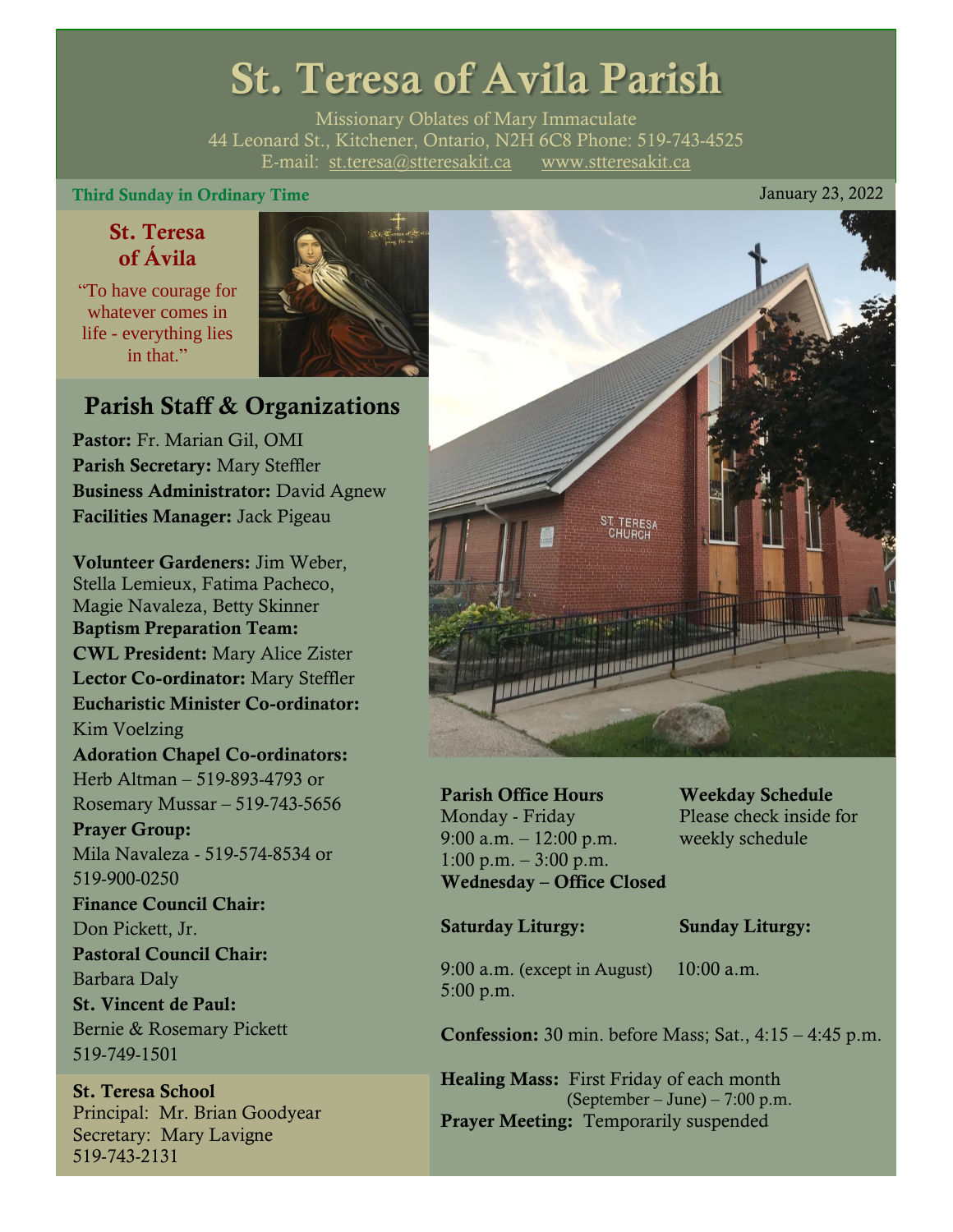## **Third Sunday in Ordinary Time (Word of God Sunday)**

During the Ordinary Sundays of this year, it is Luke's story about Christ that we will be following. Today's Gospel passage is in two distinct parts. It begins with the opening paragraph of Luke's account. It is addressed to a friend, Theophilus ['beloved of God']. Luke implies that Theophilus has already been instructed orally in the message of Jesus but Luke will now present him with an accurate and orderly account of Jesus' life and teaching.

Luke clearly acknowledges that he himself never saw Jesus. His gospel was written at least 50 years after Jesus' death and resurrection. Yet he wants to assure his friend that what he writes is accurate and is based on the experiences of people who did know Jesus personally. His first purpose – as we see in the second part of today's passage – is to tell us the meaning of Jesus' life, death and resurrection for our personal lives and why we should accept and follow Jesus as our King and Lord.

As Jesus stood up to read, a passage from the prophet Isaiah was given to Him. It was a passage about the coming Messiah. What happens now, of course, is that Jesus is announcing that He Himself is that Messiah. He applies the words of the prophet to Himself. **"The spirit of the Lord has been given to me [at his baptism], for he has anointed me."** What we are seeing here is the solemn inauguration of Jesus' public life and mission.

> **Ignorance of Scripture is ignorance of Christ –** St. Jerome

# FOR THE WORD OF GOD IS ALIVE AND ACTIVE.

Sharper than any double-edged sword, it penetrates even to dividing soul and spirit, joints and marrow; it judges the thoughts and attitudes of the heart.

#### **HEBREWS 4:12**

Desire to see God, be fearful of losing Him, and find joy in everything that can lead to Him. If you act in this way, you will always live in great peace.

St. Teresa of Ávila

Diocese of Hamilton Prayer Calendar

January 24 – Rev. Sam Restivo, C.R. January 25 – Rev. Brendan McGrath January 26 – Carmelites of Mary Immaculate (C.M.I.) January 27 – Rev. Jason Kuntz January 28 – Rev. Romelito Guillen January 29 – Rev. Grayson Hope January 30 – Fourth Sunday in Ordinary **Time** 

#### Vocations

#### **Third Sunday in Ordinary Time January 23, 2022**

You are the body of Christ; every one of you is a member of it. As a member of the body, we serve different roles. Are you willing to do your part? If God is calling you to be a priest, religious or deacon, contact Bishop Wayne Lobsinger, Director of Vocations and Priestly Formation, Diocese of Hamilton. (905-528-7988)

[vocations@hamiltondiocese.com](mailto:vocations@hamiltondiocese.com)  <https://hamiltondiocese.com/vocations/>

#### Serra Prayer for the Perseverance of **Vocations**

O God, You have constituted Your onlybegotten Son supreme and eternal Priest for the glory of Your majesty and the salvation of mankind: grant that those whom He has chosen ministers and dispensers of His mysteries may be found faithful in fulfilling the ministry they have received. Amen.

#### Prayer for Vocations

God, the source of creation and love, You invite each of us to serve You through the life which is Your gift. May Your grace encourage men and women to heights of holiness through service to the Church as priests, sisters, brothers and lay ministers. Make me an instrument to encourage others to give themselves and challenge me to do the same. Amen.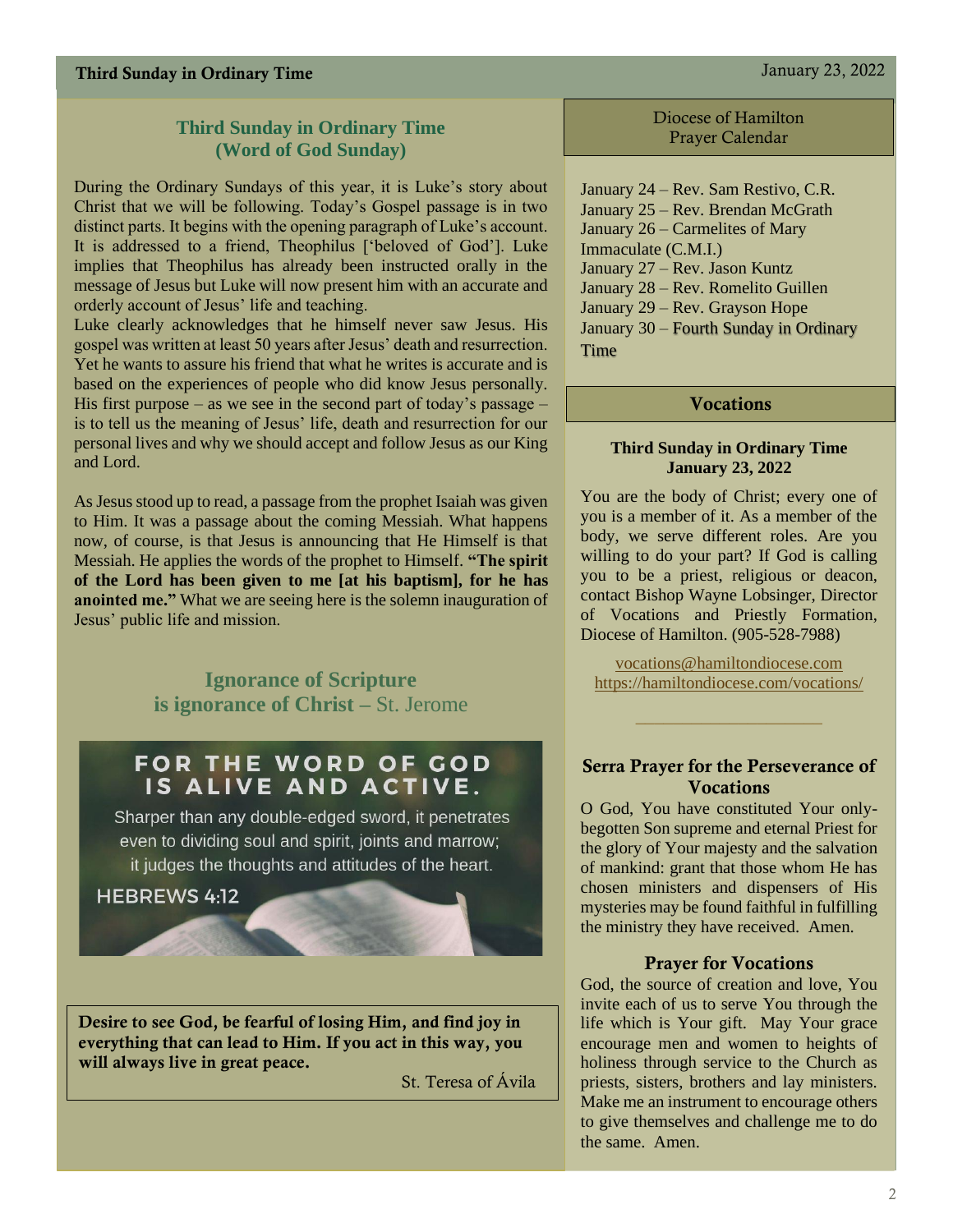# Third Sunday in Ordinary Time January 23, 2022

#### **Preparing for Confirmation and First Communion & Reconciliation –** *Important Dates:*

#### **Confirmation –**

Please continue to watch for upcoming announcements for re-scheduled dates.

**First Reconciliation and First Communion – Feb. 6, 2022 at 10:00 a.m.** – Holy Mass with blessing of the Medallions … *(parents & candidates)*

**The Divine Mercy Chapel** – Adoration of the Most Blessed Sacrament will resume this Monday, January 24, 2022. As of this date, Exposition of the Blessed Sacrament will take place in the church, so that everyone can feel safe and have enough space to pray. Adoration will resume in the chapel when the situation with Omicron is resolved. If you have any questions, please call the office – 519-743-4525.

**2022 Offertory Envelopes** – The 2022 Offertory Envelopes are ready for pick up. Please pick up your envelopes after Mass, on the table at the back of the church. For those who have signed up for Pre-Authorized Giving, please ensure that you pick up your box of envelopes for 2022, as well. To ensure our parish records are up-to-date, we ask that you please put your name, address and phone number on the first envelope you use. Thank you for your assistance.

**Mass Intentions for 2022** – The offering of Mass for the deceased, the sick, a personal intention, in thanksgiving, a special intention such as an anniversary, birthday, etc. is an act of deep faith and a most excellent way of remembering a loved one. We will now accommodate any available request, for as many Mass intentions as you wish. In 2020, a Mass with Multiple Intentions was introduced to respond to the needs of our parishioners. These will continue, on the first and third Tuesdays of the month. Thank you.

**TAX RECEIPTS** – I would like to thank all those who use envelopes and so generously support our parish community. By using envelopes, you can file your contributions along with your personal income tax return. Please make sure that we have your updated address information to mail your 2021 tax receipt. If not, please contact our parish office.

### **Mass Intentions January 24, 2022 – January 30, 2022**

Tuesday, January 25, 2022 – **7:00 p.m.**  *Feast of the Conversion of St. Paul, Apostle* **+ Marie Miller –** *Teresa Schmuck & Family*

Wednesday, January 26, 2022 – **8:30 a.m.** *Memorial of Saints Timothy and Titus, Bishops*  **+ Marie Miller –** *Bill & Mary Alice Zister*

Thursday, January 27, 2022 – **8:30 a.m. Intentions of Andy & Heather Vietch –** *Dad & Betty*

Friday, January 28, 2022 – **8:30 a.m.** *Memorial of Saint Thomas Aquinas, Priest, Religious and Doctor of the Church +* **John Novak –** *Helene Meier*

Saturday, January 29, 2022 – **9:00 a.m.** – **Intentions of the Sexton Family –** *Lisa Maenpaa*  **5:00 p.m.** – **+ Leona Grobe** – *Peter Grobe*

Sunday, January 30, 2022 – **10:00 a.m.** – **Fourth Sunday in Ordinary Time** –Year C – **Parishioners of St. Teresa Parish** 

Live-streaming on Zoom

The **10 a.m. Sunday Mass** will be live-streamed. To join Father, click on the following link: <https://zoom.us/j/5887658626> Password: 274733

Daily Readings: Lectors may find daily readings at this link: [https://readings.livingwithchrist.ca](https://readings.livingwithchrist.ca/)

**Children's Choir** – Our parish is organizing a Children's Choir. Those who would like to join this group and develop their talents, are asked to please contact our parish office. The deadline for registration is January 31, 2022.

**KW Right to Life Candlelight Prayer Vigil: January 28, 2022 at 6 p.m.** Speakers Corners, 2 Benton & King St., Kitchener. If you can't make it physically, please take some time in prayer for the conversion of our lawless country to enact a law to protect the most vulnerable babies who cannot speak for themselves.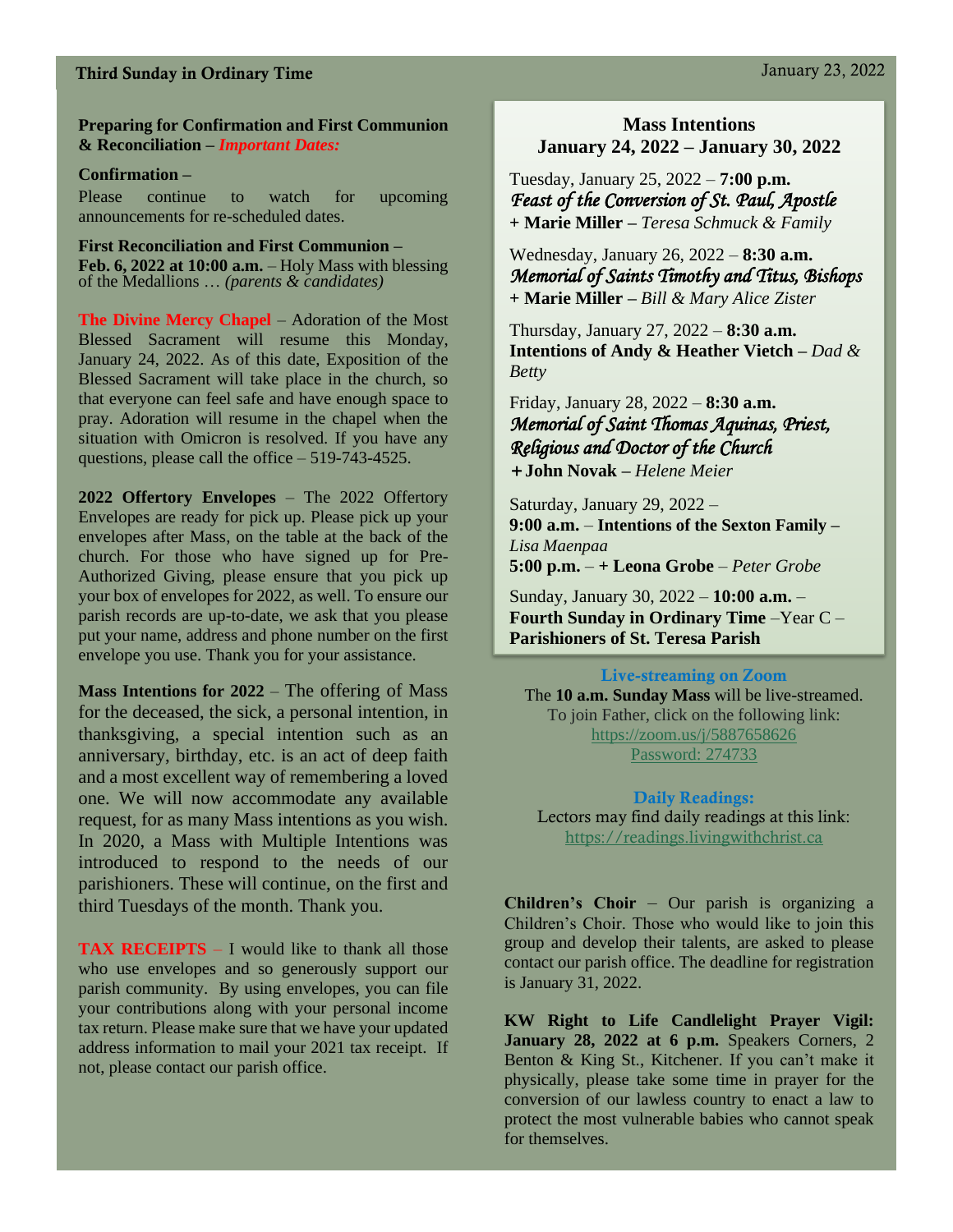# **Stewardship Report**

It is a wonderful blessing to be able to gather, as a parish community, in the church, albeit at a reduced capacity. We would ask you to continue to keep our parish in your prayers and prayerfully consider continuing your donations.

We have several ways to support our parish –

#### **Pre-Authorized Giving**

A digital copy of the form may be found on our parish website. Simply print the form and complete it. For those unable to print the digital copy, please contact the Parish Office. Completed forms can be returned to the Parish Office via the slot in the Parish Office door or can be mailed to: St Teresa of Avila Parish, 44 Leonard St., Kitchener, ON N2H 6C8

#### **E-Transfer**

To donate through E-Transfer, please use the following email account:

stteresakitchener@hamiltondiocese.com

#### **CanadaHelps**

To support our parish via **credit card** or **PayPal** please visit **canadahelps.org** You can access our parish directly by following this link:

#### **[https://www.canadahelps.org/en/charities/1191104](https://www.canadahelps.org/en/charities/119110450RR0053-st-teresas-parish/) [50RR0053-st-teresas-parish/](https://www.canadahelps.org/en/charities/119110450RR0053-st-teresas-parish/)**

Please note that donations made through the CanadaHelps website, will receive a tax receipt directly from CanadaHelps, via email.

If you are attending Mass, donations may be placed in the collection basket, during the Offertory, which is once again taken up at the usual time.

Gifts may also be sent directly to our parish through the mail: **St. Teresa of Avila Parish, 44 Leonard St., Kitchener, ON N2H 6C8** or you may drop off **cash or cheque,** securely, at the Parish Office, through the mail slot in the wooden door, behind the white storm door. Please be sure to include your name, address and phone number or use your donation envelope.

**Continuing support of our parish is an act of generosity and faith. We are very grateful for any contributions you may be able to make at this time.**

**Stewardship Report January 9 & 16, 2022** (Church Closed) Pre-Authorized Giving–December 2021...\$ 1,867.00



**Bible Sunday** - The Diocese of Hamilton celebrates Bible Sunday on January 23, 2022. Bishop Crosby has chosen the third Sunday of Ordinary Time each year as our day to emphasize how #TheBibleSpeaks and how #WeListen. We encourage you to visit our Diocesan webpage dedicated to Bible Sunday 2022. Here you will find resources for adults, youth and children to help foster a relationship with God's living Word:

[www.hamiltondiocese.com/thebiblespeaks](http://www.hamiltondiocese.com/thebiblespeaks)

The **Reel Justice Film Festival** is back! We are excited to offer another year of engaging films, which spotlight issues of social, political, and economic injustice. **Join us January 27, 2022 at 7:00 p.m. for "There's Something in the Water"**. The film documents environmental racism in Nova Scotia, revealing a portrait of ecological and social disaster, where rural areas are plagued by toxic fallout from industrial development and your postal code determines your health. The **Reel Justice Film Festival** is a partnership between Development & Peace and the Bishop Farrell Library & Archives. Visit: <https://reeljusticefilmfestival.wordpress.com/> to view our 2022 schedule or to secure your spot at any of our virtual screenings!

**Mount Mary Immaculate Retreat Centre** is now open and accepting group and personal retreat bookings for 2022! With a large Chapel and acres of untouched green space Mount Mary is an ideal location for those seeking a retreat experience. Groups of all types are welcome for a day or for an overnight stay. For more information please visit: [www.mountmary.ca](http://www.mountmary.ca/)